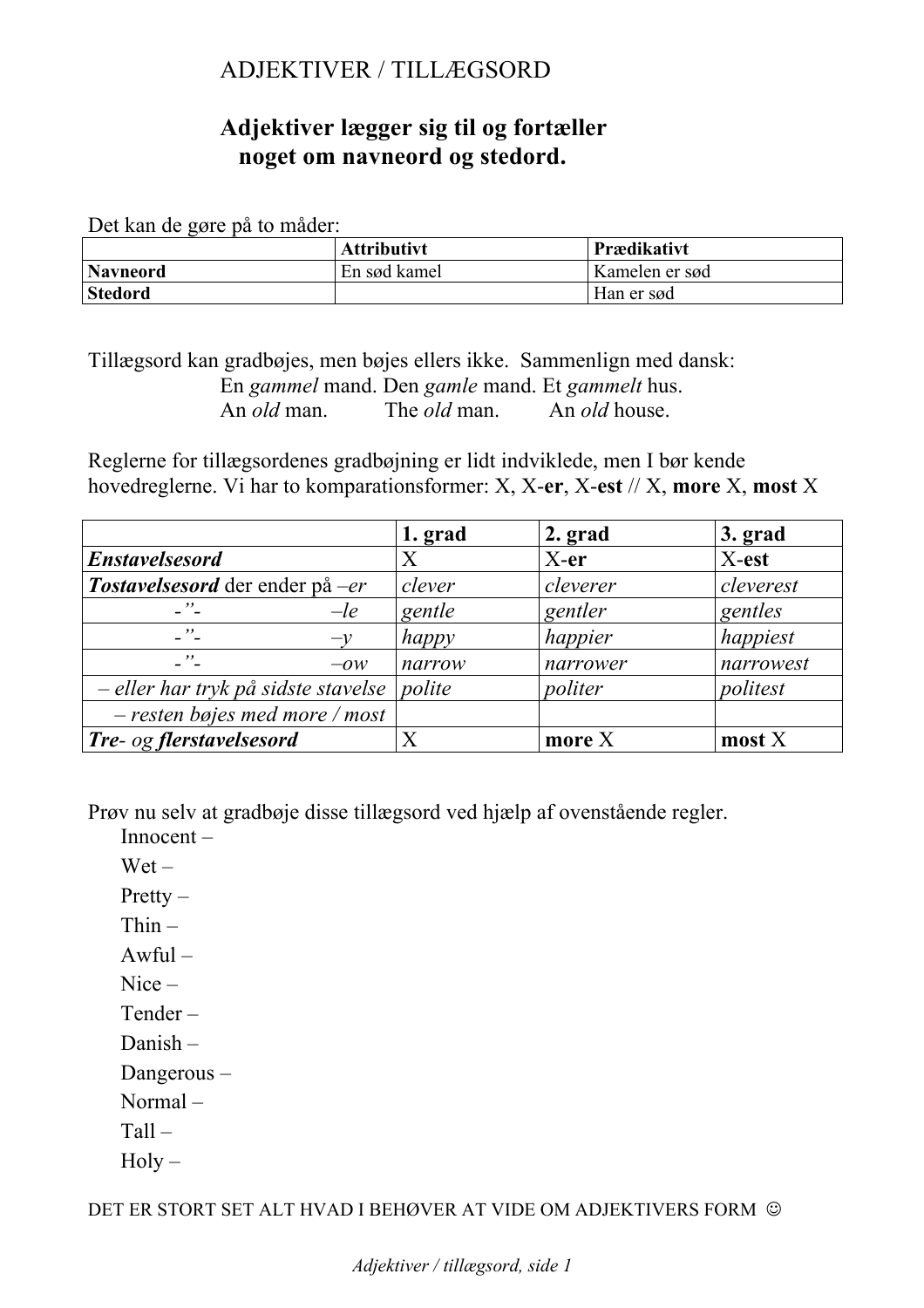# Nedenfor finder du 2 kolonner med antonymer [: *modsætninger*]. Match dem.

| Calm        | simple      |
|-------------|-------------|
| quiet       | literal     |
|             |             |
| complicated | humble      |
| figurative  | nervous     |
| attractive  | noisy       |
| precise     | reactionary |
| progressive | deep        |
| superficial | disgusting  |
| stuck-up    | vague       |
|             |             |

## Nedenfor finder du en række adjektiver. Find de tilsvarende navneord.

| patient   | possible  | wise       |
|-----------|-----------|------------|
| curious   | difficult | different  |
| uncertain | tender    | poor       |
| stupid    | long      | suspicious |
| safe      | hot       | young      |
| dead      | alive     | noisy      |

# Her finder du 12 adjektiver. Match dem med definitionerne nedenunder:

| bad-tempered | shy          | selfish        | easy-going |
|--------------|--------------|----------------|------------|
| modest       | hard-working | self-confident | mean       |
| generous     | honest       | friendly       | lazy       |

| Someone who always smiles and says hello when you meet is   |
|-------------------------------------------------------------|
| Someone who gets angry very often is                        |
| Someone who doesn't like spending money is                  |
| Someone who often brings you little presents is             |
| Someone who is afraid to speak to people they don't know is |
| Someone who isn't afraid to speak to strangers is           |
| Someone who usually stays late at the office is             |
| Someone who doesn't work very hard is                       |
| Someone who doesn't boast or think they're the best         |
| Someone who is only interested in himself or herself is     |
| Someone who always tells the truth is                       |
| Someone who doesn't easily get upset if things go wrong is  |
| Adjektiver / tillægsord, side 2                             |